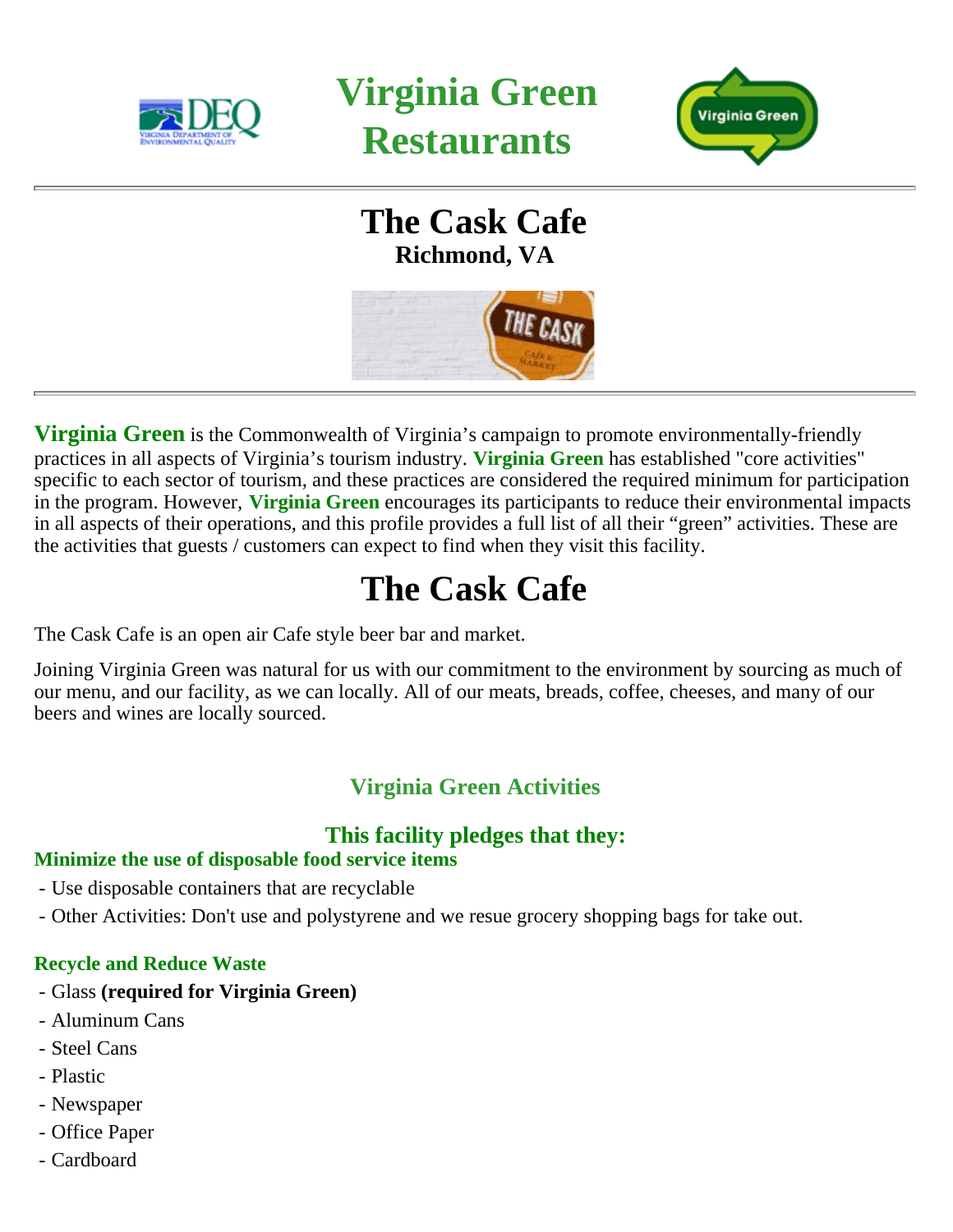- Batteries
- Track overall waste bills
- Have an effective food inventory control to minimize waste
- Purchase locally grown produce and other foods
- Purchase organic and / or '[sustainably-grown](http://www.sustainabletable.org/issues/)' foods
- Use reusable dishware and glassware & minimize use of disposables
- Use non-bleached napkins and coffee filters
- Provide condiments, cream and sugar, etc. in bulk
- Use water pitchers and filtered water to minimize the use of single-use bottles
- Use screen based ordering systems
- Use bulk soap dispensers in public restrooms
- Purchase recycled content paper towels and toilet paper
- Encourage suppliers to minimize packaging and other waste materials
- Use electronic correspondence and forms
- Purchase durable equipment and furniture
- Purchase low-VOC carpets and fabrics
- Use reused building materials or those from sustainable sources
- Use latex paints that are low-VOC
- Re-use paint thinners
- Properly recycle and / or disposal of thinners and solvents (required by law)
- Perform preventative maintenance on all appliances, HVAC systems, plumbing, and vehicles
- Use less toxic materials
- Use 'integrated pest management' ([IPM](http://www.epa.gov/pesticides/factsheets/ipm.htm))

- Other Activities: We restored the originial floors and ceiling and the bar and tables were made from reclaimed wood.

#### **Use Water Efficiently**

- Track overall water usage and wastewater
- Perform preventative maintenance to stop drips and leaks
- Have high efficiency dishwashers
- Other Activities: Serve water only upon request.

#### **Conserve Energy**

- Track overall energy bills
- Use high efficiency compact fluorescent light bulbs in all rooms and in canned lighting
- Use [LED Exit Signs](http://www.energystar.gov/ia/business/small_business/led_exitsigns_techsheet.pdf)
- Use high efficiency compat flourescent ballasts and lamps (T-5's & T-8's)
- Have a high efficiency heating & air conditioning (HVAC) system
- Use natural lighting

#### Source of energy

- Purchase [ENERGY STAR](http://www.energystar.com) computers, appliances, etc.